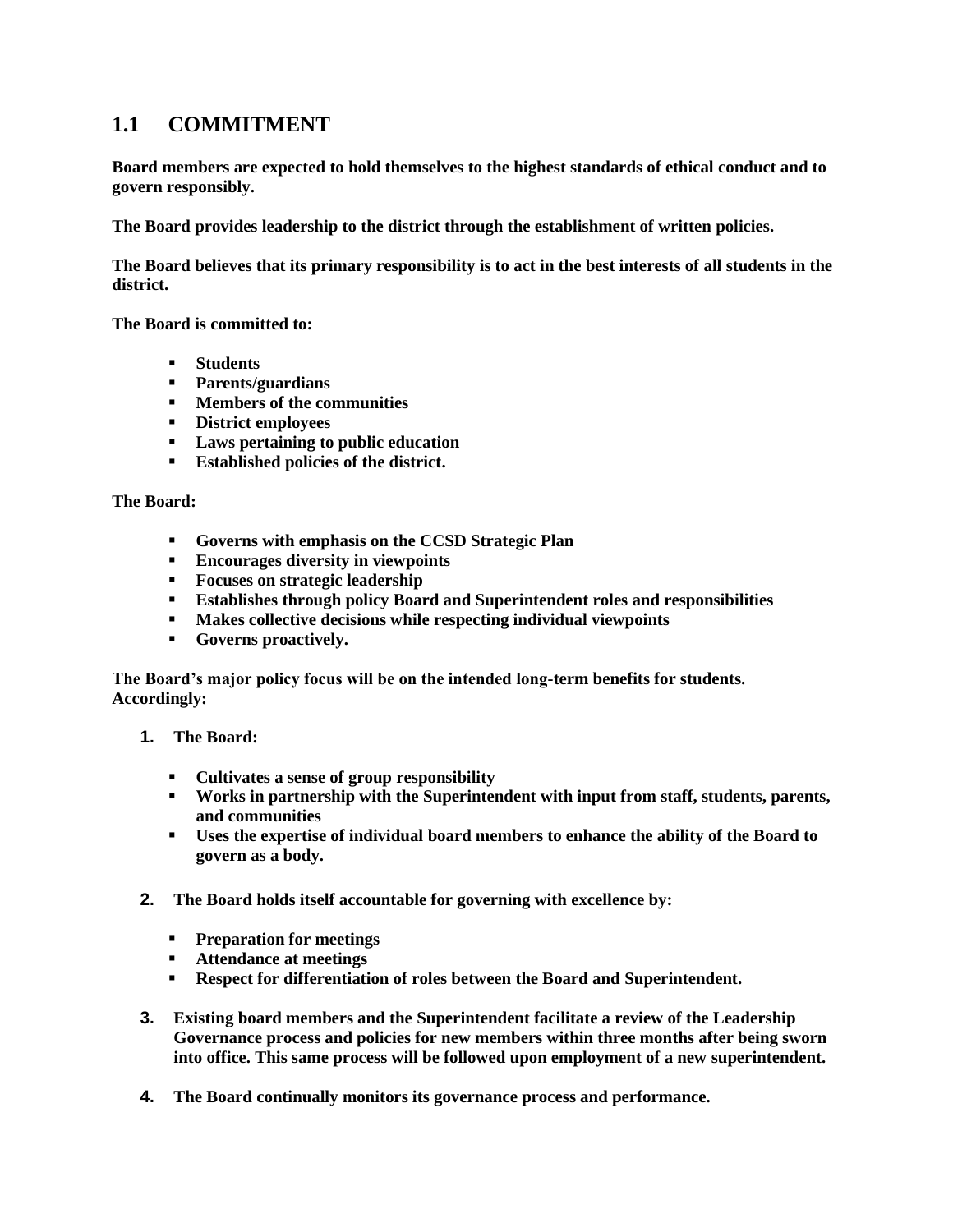## **1.2 BOARD MEMBER COVENANTS**

**Board members shall maintain a system of communication and interaction that builds upon mutual respect and trust.**

**Accordingly, members participate within the following guidelines:**

- **1. General Communications**
	- **Focus on issues.**
	- **Participate candidly in group interactions and personal communications, including electronic means and social media, while supporting the integrity and promoting the positive image of the Board, individual board members, and the District.**
- **2. Listening**
	- **Listen to each person who speaks, and respect all points of view.**
	- **Use appropriate non-verbal behavior when dealing with an individual.**
	- **Avoid engaging in disruptive side conversations.**
	- **Avoid technology disruptions.**
- **3. Speaking**
	- **Stay calm in conversation.**
	- **Address a person's position, but resist questioning his or her integrity or motivation.**
	- **Share any knowledge or expertise regarding the issue.**
	- **Be brief, honest, and clear when expressing ideas, thoughts, or concerns.**
	- **Focus on exchange of ideas and consensus.**
- **4. Decision Making**
	- **Withhold judgment until fully informed on the issue.**
	- **Focus on the District's Strategic Plan and expectations.**
	- **Identify areas of agreement and options for solutions.**
	- **Support the Board's decision.**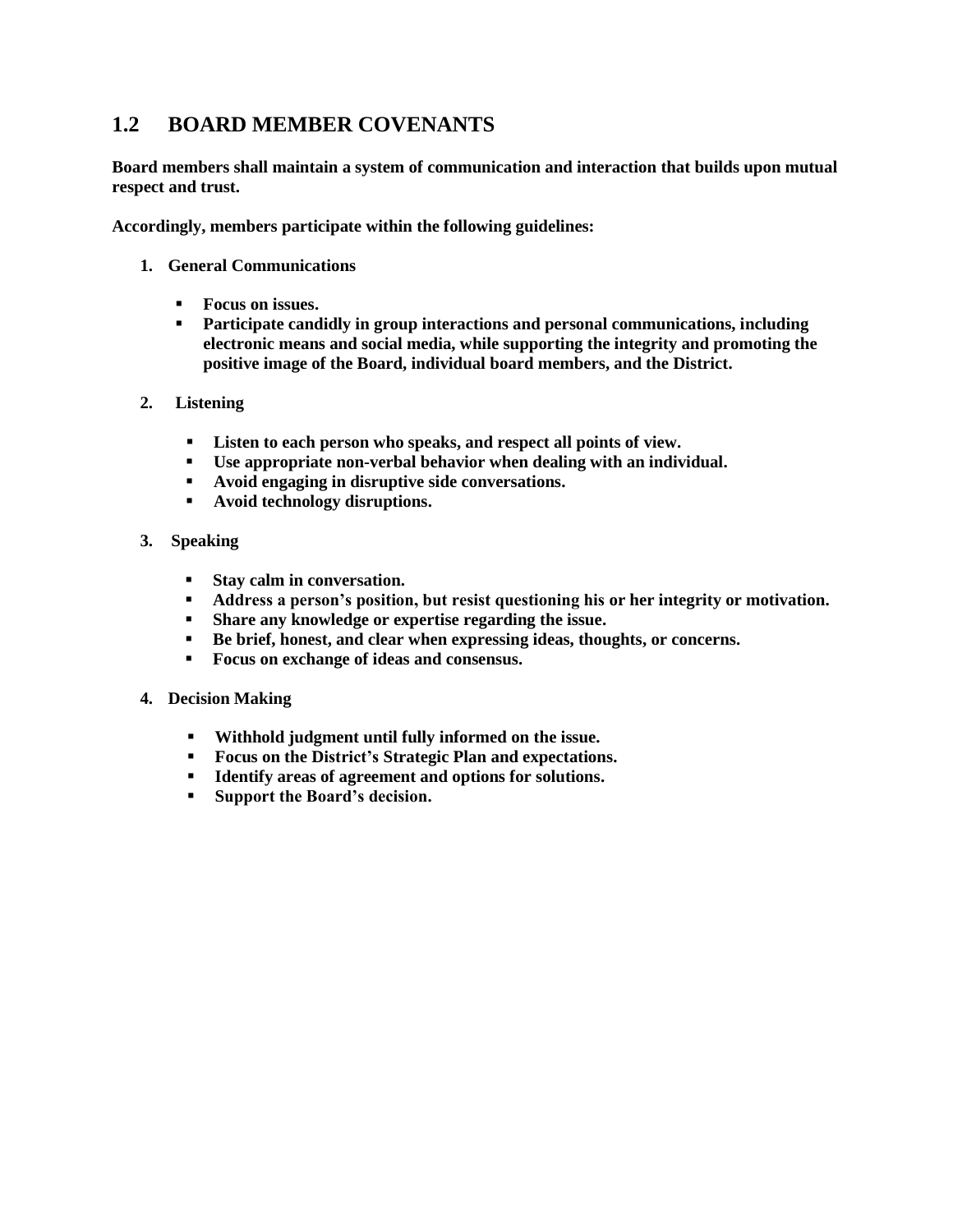# **1.3 BOARD MEMBER CODE OF CONDUCT**

**The Board commits itself and its members to ethical, businesslike, and lawful conduct. The Board, acting in its legislative capacity, has the authority and responsibility to interpret and apply standards of conduct.** 

- **1. Board members represent the interests of the students and patrons of the entire school district. This representation supersedes any conflicting loyalties including interest groups, parental conflicts, and relationships with employees of the District.**
- **2. Board members recognize that they have no individual authority over the Superintendent or staff.**
- **3. Board members will not publicly express individual negative judgments about the Superintendent or staff performance. Any such expressions should be made only when the Board is meeting in executive session.**
- **4. Board members maintain the confidentiality of issues discussed in executive session and of other issues of a confidential or sensitive nature. Board members shall maintain confidentiality of issues discussed in executive sessions. Confidentiality prohibits the disclosure of any information discussed in executive session to any individual who did not participate in the executive session, other than current board members who were not in attendance at the executive session. Minutes from executive sessions are confidential and copies of the minutes shall not be retained by board members. Board members shall maintain confidentiality on other issues of a confidential or sensitive nature.**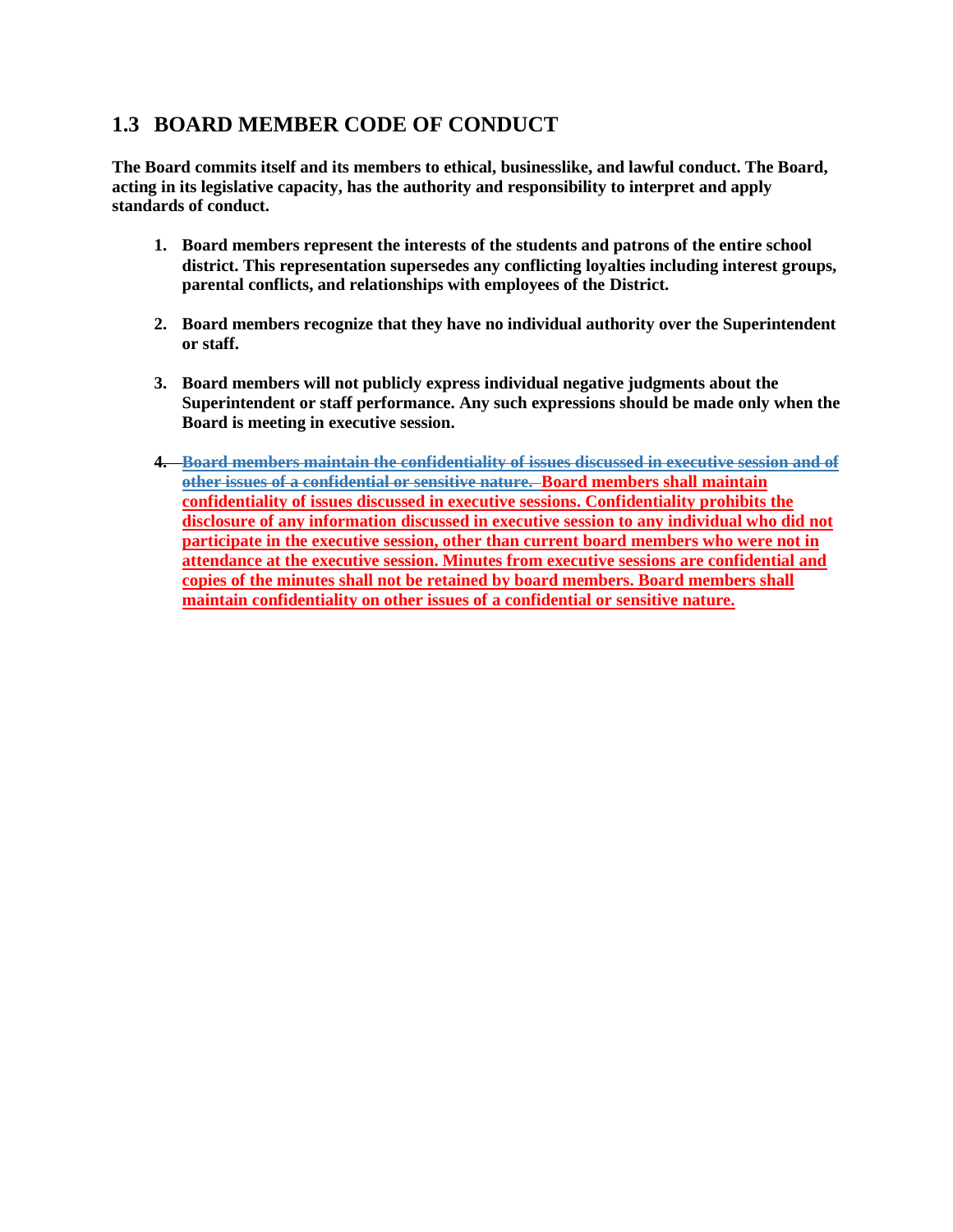### **1.4 BOARD MEMBER CONFLICT OF INTEREST**

**Board members operate in a manner that avoids actual and apparent conflicts of interest. A conflict of interest arises when a board member is unable to devote complete loyalty and singleness of purpose to the interests of the District.**

- **1. Board members shall neither sell nor lease any labor or equipment to the District without disclosing their interest. They shall not attempt to influence the Board in making its decision and will not vote on the issue before the Board.**
- **2. Board members adhere to the Wyoming Ethics and Disclosure Act and all other applicable conflict of interest laws, with the following being specific examples for review:**
	- **Board members shall not apply for a position as an employee of the District until he or she has duly resigned his or her position on the Board.**
	- **Board members shall neither make a motion nor vote on an official decision if he or she has a material personal interest in the matter.**
	- **Board members shall neither use the position nor any public funds, time, personnel, facilities, or equipment for his or her private benefit or that of another unless the use is authorized by law.**
	- **Board members shall not participate in the employment, transfer, discipline, or advancement of a family member in the district.**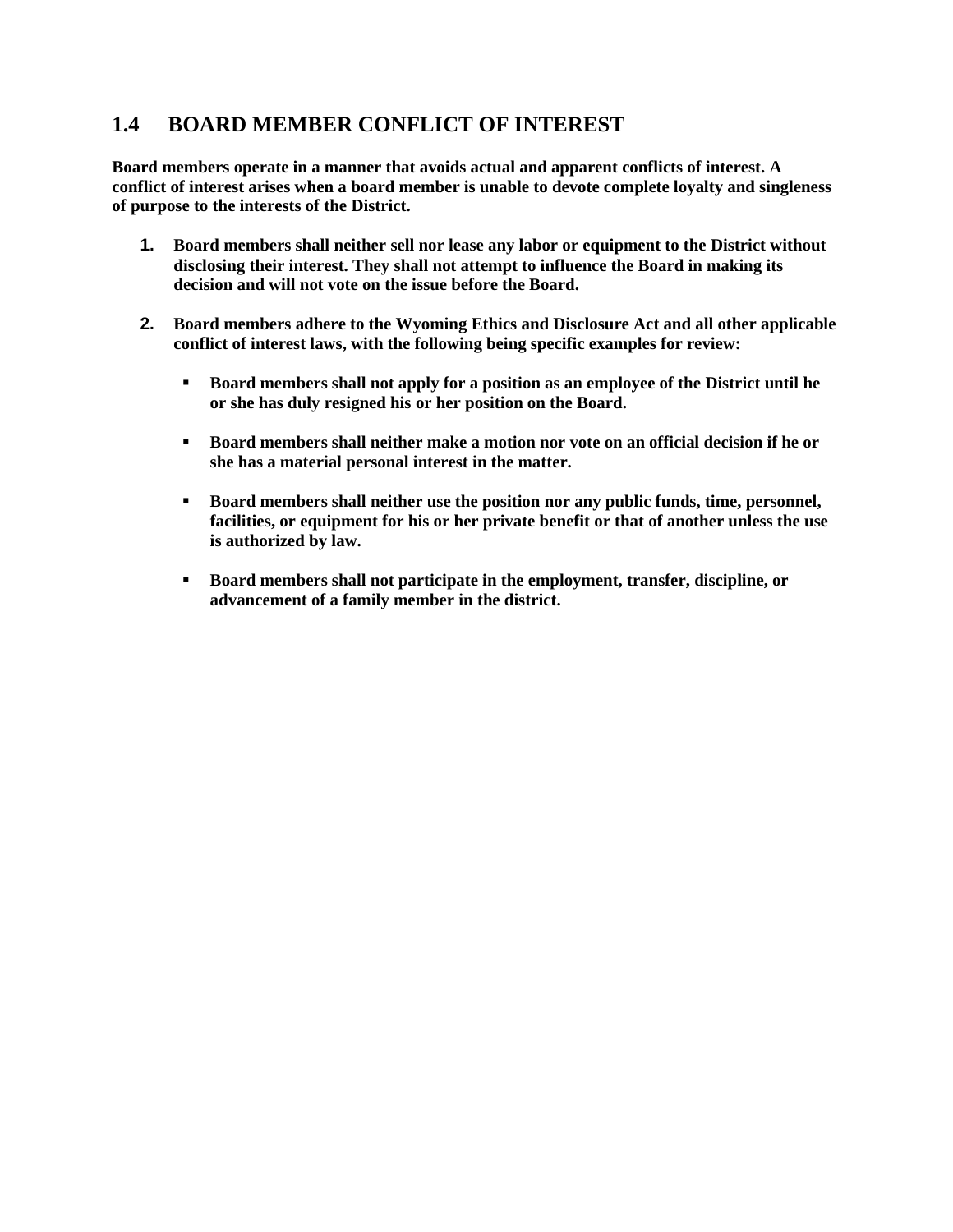#### **1.5 PROCESS FOR ADDRESSING BOARD MEMBER VIOLATIONS**

**Board members comply with the provisions of the Board's policies. In the event of a member's violation of policy, the Board seeks remedy by utilizing part or all of the following process:**

- **1. Constructive conversation in a private setting between the board member and the board chairman and/or another board member.**
- **2. Discussion in executive session between the board member and the full Board regarding the violation.**
- **3. Mediation may be offered to the board member.**
- **4. As a last resort, Public censure of the board member, pursuant to a majority vote of the board excluding the member subject to censure.**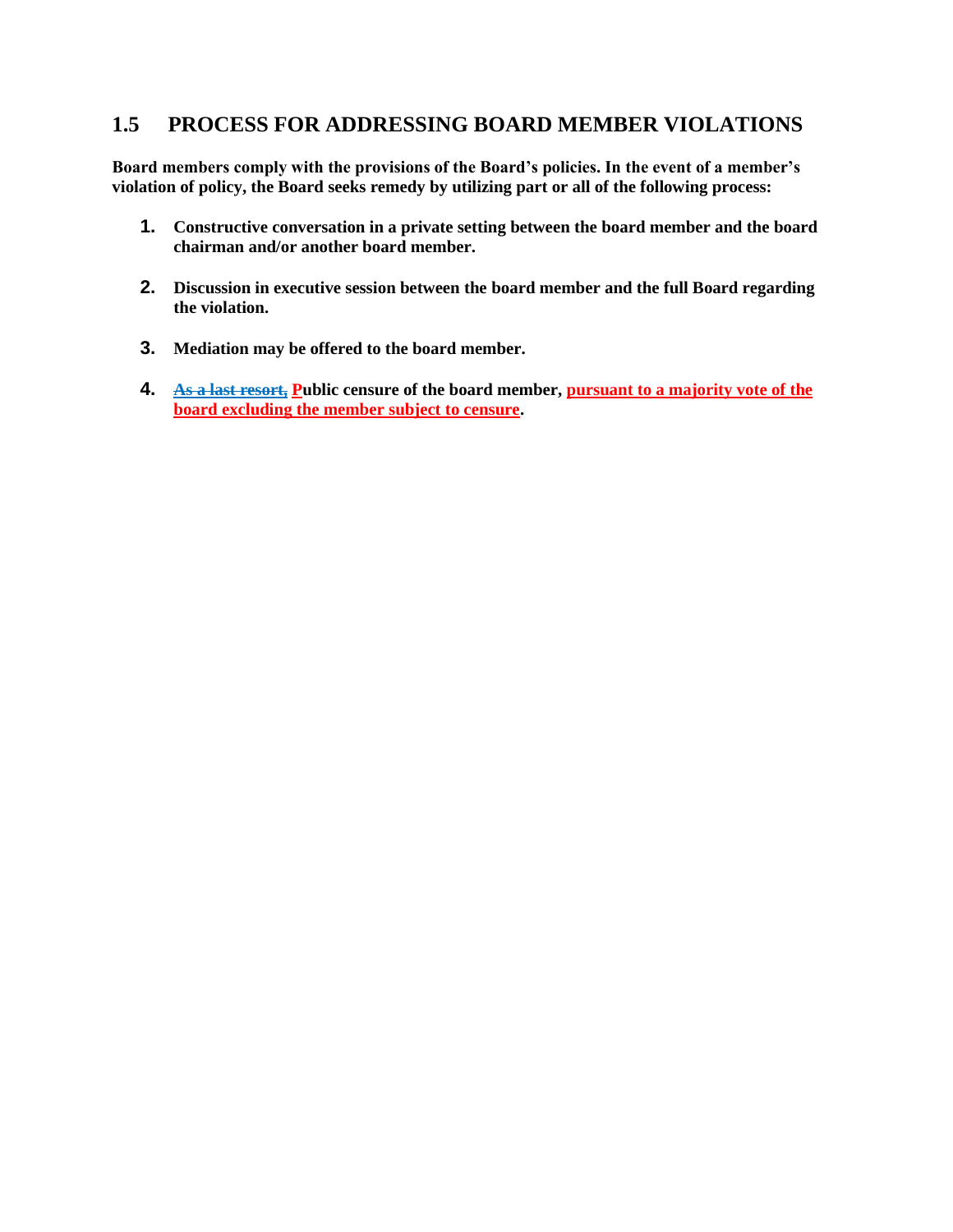### **1.6 BOARD CHAIRMAN**

- **1. The Chairman of the Board supervises or directs the Superintendent only when explicitly authorized to do so by the Board.**
- **2. The Chairman of the Board is the official board spokesperson for stating board positions and decisions to the media. The chairman may delegate this authority to other board members or the Superintendent.**
- **3. The chairman is the official liaison between the Superintendent and the Board, understanding that individual board members may communicate with the Superintendent at any given time.**
- **4. The chairman attends a leadership training session specifically for the board chairman as soon as possible after election as chairman.**
- **5. The chairman presides at all meetings, and with input from the other Trustees assists the Superintendent with the development of the agenda. If the chairman is not available, the vice-chairman assumes the chairman's duties.**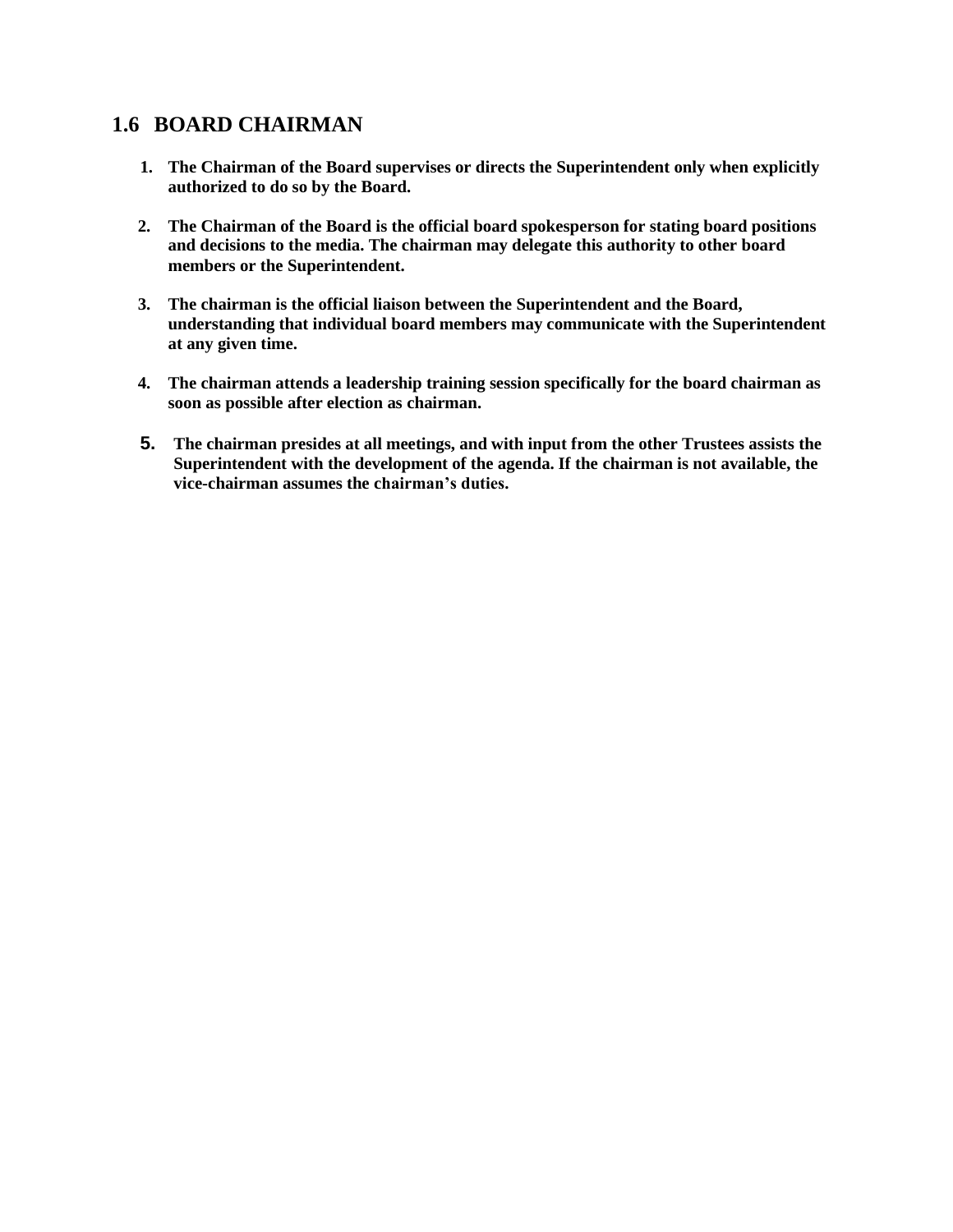## **1.7 BOARD COMMITTEES AND APPOINTMENTS**

**Board committees and appointments, when used, will be used to support the work of the Board.**

- **1. Board committees and appointments speak or act for the Board only when formally given such authority.**
- **2. Board committees make recommendations to the Board, and any actions from those recommendations will be the responsibility of the Board.**
- **3. The Board Committee and Appointment policy applies only to committees that are formed by board action, whether or not the committees include board members.**
- **4. Membership or appointments on committees will be appointed as needed.**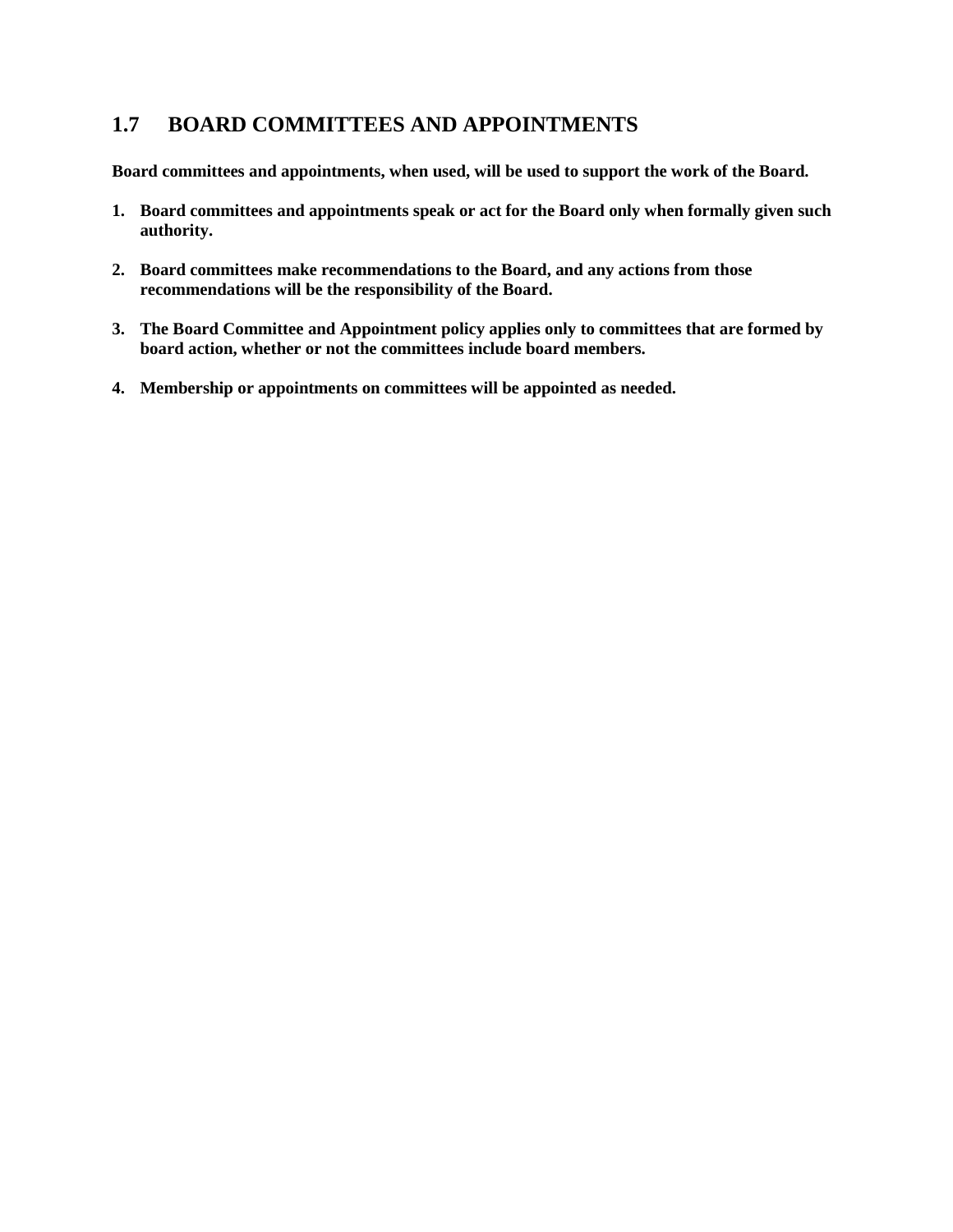# **1.8 DEVELOPMENT AND ADOPTION OF POLICIES**

**It is the Board's responsibility to develop governing and operational policies. A systematic approach to developing, monitoring, reviewing, adopting, and disseminating policy will be followed. It is the intent of the Board to develop policies so they may serve as guidelines and goals for the successful and efficient functioning of Campbell County School District.**

**The policies of the Board are framed, and are meant to be interpreted, in terms of Wyoming laws, rules and regulations of the State Board of Education, and all other regulatory agencies within our county, state, and federal levels of government.**

**Changes in needs, conditions, purposes, and objectives will require revisions, deletions, and additions to the policies of present and future boards. The Board will welcome suggestions for ongoing policy development.**

- **1. Policy Development – The following represents the policy development process:**
	- **A need is recognized by the Board, the Superintendent or his or her constituents, or by legal requirement.**
	- **The Superintendent or designee prepares an abstract which defines the issue and suggests an approach to address the issue.**
	- **The Superintendent and cabinet review the abstract and take a position on the issue regarding scope and priority.**
	- **The Superintendent or designee prepares a draft of the policy and obtains legal counsel when necessary.**
- **2. Policy Adoption – Except for policy actions to be taken on emergency measures, the adoption of Board policies shall follow this sequence which will take place at a minimum of two (2) regular meetings of the Board. The following represents the policy adoption process:**
	- **New Policies**
		- **a. Announcement and distribution of the proposed new policy, which will be placed on the regular board meeting agenda as an item of information "First Reading". The Board reviews the draft of the policy at this time and can make suggestions regarding substance and wording.**
		- **b. Two public hearings will be held to offer concerned groups the opportunity to comment regarding the policy.**
		- **c. Discussion and final action during a regular board meeting "Second Reading" will take place.**
		- **d. The final vote to adopt or not to adopt shall occur at least four weeks from the meeting at which policy proposal was first placed on the agenda, except where otherwise provided.**
	- **Policy Revision With Major Changes**
		- **a. Depending on the scope of revisions, the policy may follow the same process as a new policy, or the policy may be taken to a regular board meeting for approval on "First and Final Reading".**
		- **b. Depending on the scope of revisions, public hearings may or may not be recommended for public comments.**
		- **c. If the policy revision requires a "First Reading", "Public Hearing", and "Second Reading", the final vote to adopt or not to adopt the policy shall occur at least four weeks from the meeting at which policy proposal was first placed on the agenda, except where otherwise provided.**